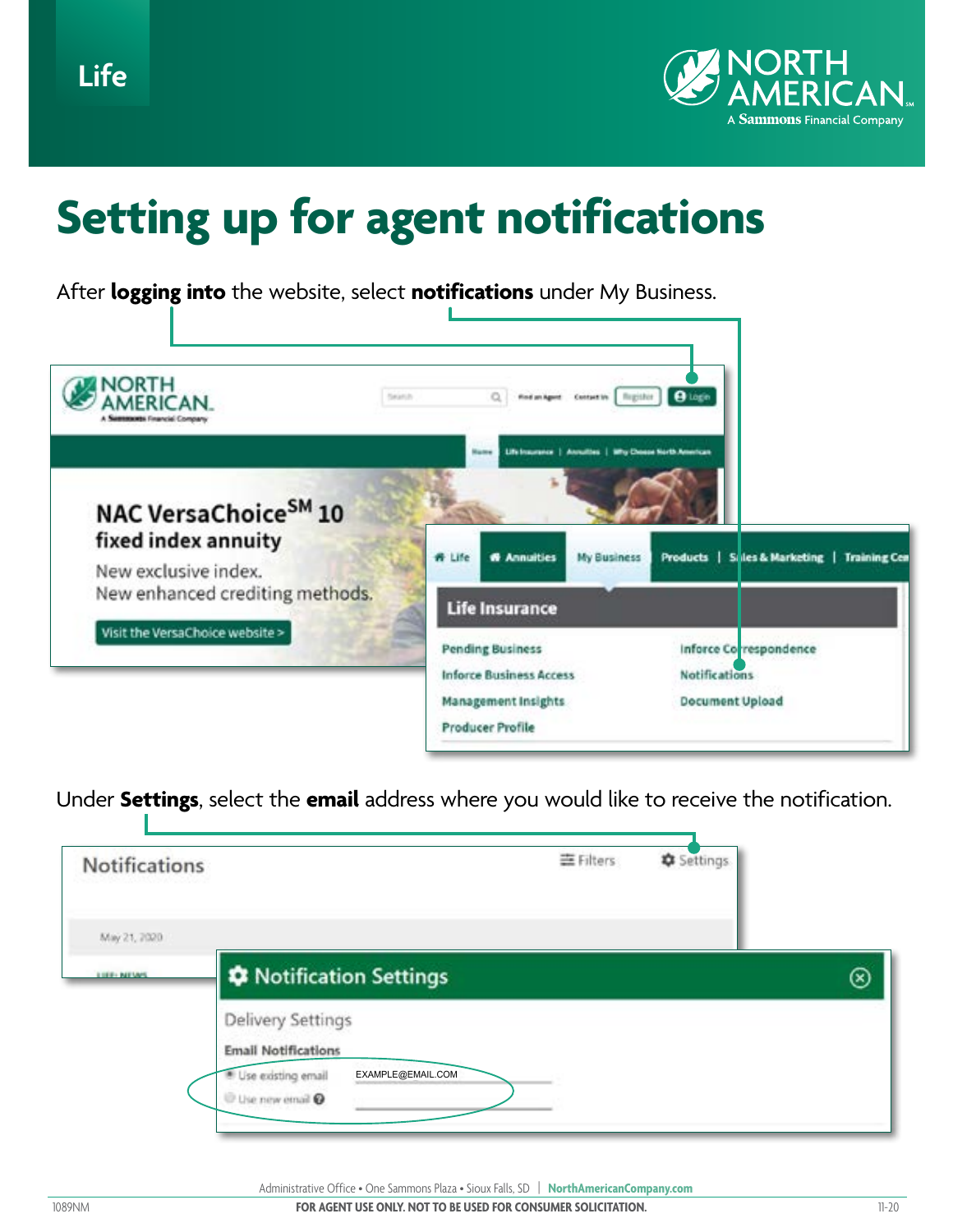## **Select preferred notifications**

On this same page below subscription settings, select what **notifications you want to receive**. This needs to be done for Life and Annuity.

Once all wanted notifications have been selected, select save changes.

- If web alerts are selected, the notification will be on the website under Notifications only.
- If email alerts are selected, an email will be sent to the address provided under delivery settings. (Web alerts will also need to be selected).
- The Alert Frequency and Threshold amount can be filled out to your specifications.

| <b>Life Business</b>           | <b>Annuity Business</b>                                                                                                                                                                                                       |               |  |  |  |
|--------------------------------|-------------------------------------------------------------------------------------------------------------------------------------------------------------------------------------------------------------------------------|---------------|--|--|--|
| Inforce Policy Notifications @ |                                                                                                                                                                                                                               |               |  |  |  |
| Subscribe to All               |                                                                                                                                                                                                                               |               |  |  |  |
|                                | To subscribe to ALL inforce policy natifications please select the subscription type(s) below (web, email) and save. Please note you must<br>subscribe to the web notification before you can subscribe to the email version. |               |  |  |  |
| Web                            | Email                                                                                                                                                                                                                         |               |  |  |  |
|                                |                                                                                                                                                                                                                               |               |  |  |  |
|                                | Customize Individual Subscriptions ^                                                                                                                                                                                          | Subscriptions |  |  |  |
|                                |                                                                                                                                                                                                                               |               |  |  |  |
| Address Change                 |                                                                                                                                                                                                                               |               |  |  |  |
| Allocation Change              |                                                                                                                                                                                                                               |               |  |  |  |
| Web =                          | Alert Frequency<br><b>O</b> Daily<br>Email<br>Weekly                                                                                                                                                                          |               |  |  |  |
| Annual Statement Available v   |                                                                                                                                                                                                                               |               |  |  |  |